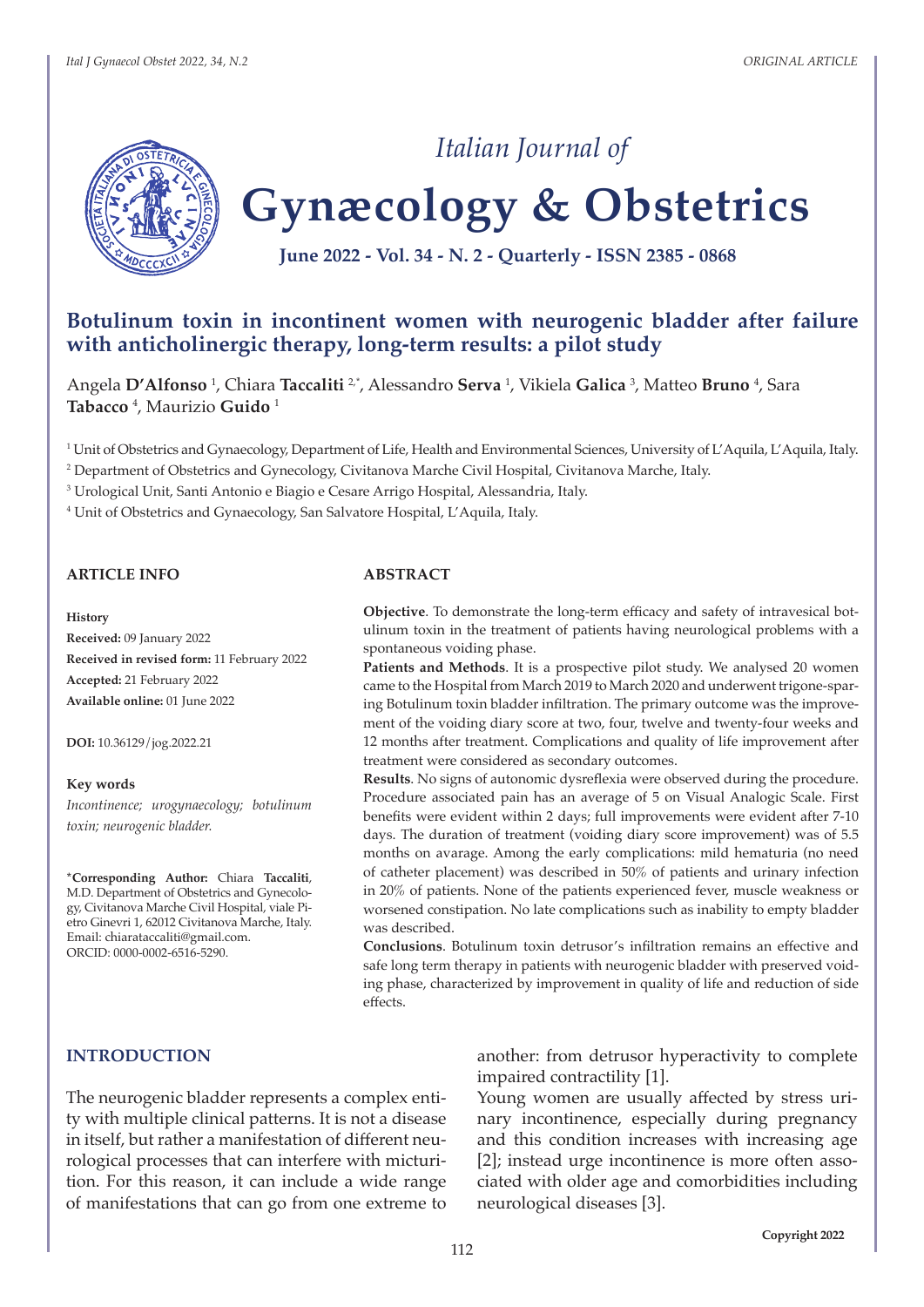Overactive bladder syndrome is defined as urinary urgency with or without urge incontinence; detrusor over-activity is a urodynamic symptom characterized by involuntary detrusor contractions during the filling phase and it may be spontaneous or provoked [4]. In patients without neurological diseases nearly 50% with overactive bladder had detrusor over-activity on urodynamics testing [5]. It is difficult to estimate the incidence and prevalence of the neurogenic bladder, being a condition associated with neurological alterations often located far from the vesicourethral site. For this reason, we are talking about the most frequent clinical conditions that accompany certain neurological entities, so it is possible to configure bladder and vesico-sphincter "patterns" characterizing neurological models as a synthesis of the wide variety of possible functional alterations [1].

The neurological alterations due to the underlying condition are often accompanied by uro-gynecological problems related to pelvic organ prolapse and vulvovaginal atrophy that typically occur with menopause. In patients affected by pelvic organ prolapse and overactive bladder, serum nerve growth factor (NGF) levels were higher and this condition could play an active role in these patients [6].

In patients 6 months from a stroke the most common urodynamic findings show detrusor hyperactivity in about 69% of cases, [7] and the incidence of urge-frequency syndrome associated with incontinence is more common in lesions located on the right side [8-10].

In Parkinson's model, 93% of women register detrusor hyperactivity and generally the sphincter relaxes in a synergistic way [11, 12].

Detrusor hyperactivity without cervico-urethral obstruction is the most common pattern in Multiple Sclerosis and it is identified in about 62% of patients [13].

The urogynecological evaluation of the neurological patient must therefore include a unitary functional vision of the lower urinary tract. In fact, in most cases, the underlying neurological alteration is the predominant etiological cause compared to the anatomical and para-physiological factors. It therefore requires priority consideration during the therapeutic process. The extensive experience acquired in the treatment of the idiopathic overactive bladder with botulinum toxin has allowed us to treat a large number of neurogenic bladders. In this paper we present the data collected over one year of use of botulinum toxin in patients having neurological problems with a spontaneous voiding phase. The aim of our study remains the long-term efficacy and safety of intravesical botulinum toxin in the treatment of this specific group of patients.

Botulinum toxin is a neurotoxin produced by *Clostridium Botulinum*, its mechanism of action consists in blocking acetylcholine in the neuromuscular junction thus inhibiting the transmission of the nerve impulse. Flaccid paralysis of the muscle fiber follows. The first medical use of neurotoxin dates back to 1981 when Scott used it to correct strabismus, while the first use in bladder urethral pathologies dates back to 1988 when Dykstra and colleagues used the neurotoxin in an attempt to correct a form of bladder-sphincter dyssynergia [14].

Officially, the toxin was approved for use in the bladder pathology since August 2011 when it received FDA approval. It represents one of the most potent neurotoxins known, to the extent that 1 gram of the purified form can kill up to a million people [15].

When the toxin is injected into the neuromuscular junction of the skeletal muscles, the duration of these effects appears to extend from 3 to 6 months, and to more than a year if the injection is made into the smooth muscles [16].

# **MATERIALS AND METHODS**

From March 2019 to March 2020, in our outpatient clinic we evaluated 36 women with confirmed neurological pathology came for urogynecological evaluation for suspected neurogenic bladder.

All the patients underwent an accurate anamnestic collection and a clinical evaluation with physical urogynecological and neuro-urological examinations. With the anamnesis the underlying neurological condition and its possible staging/localization was investigated. The neurological data were then integrated with the physical examination which included 4 basic steps:

- 1. the evaluation of abdominal-pelvic reflexes (middle abdominal, lower abdominal, clitoral-anal, peri-anal) to verify the integrity of the neuronal circuits involved in the innervation of the lower urinary tract, and more specifically of the bladder-sphincter unit.
- 2. The execution of the pubococcygeus test with the assessment of the basal tone and voluntary contraction of the levator, simultaneously assessing the presence of dyssynergies.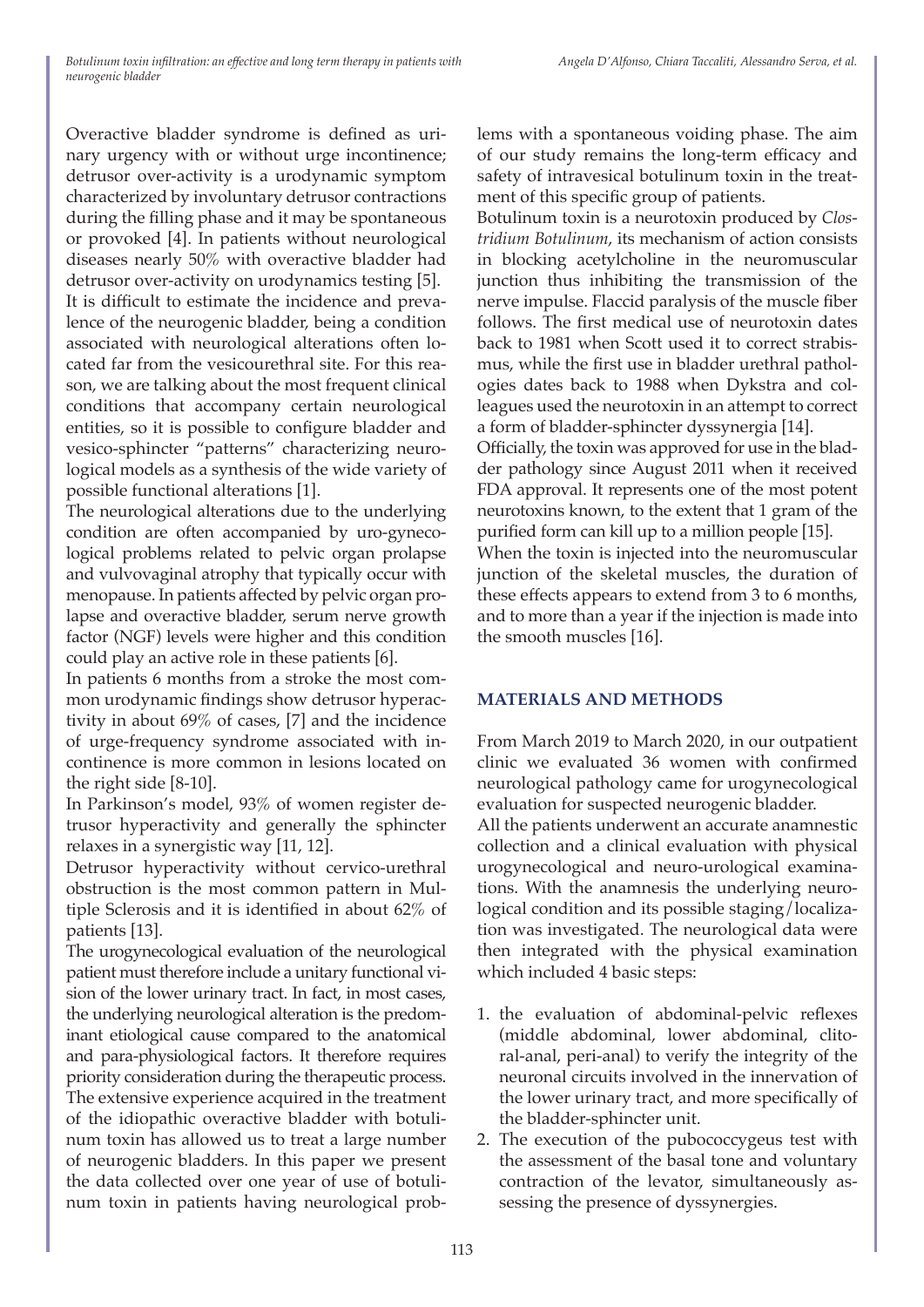- 3. The evaluation of the pelvic organ prolapse with the Pelvic Organ Prolapse - Quantification (POP-Q) system to exclude the presence of prolapses above stage II that could affect vesico-urethral dynamics.
- 4. The accurate analysis of the drug therapy in progress, administration of the 3-day voiding diary, evaluation of recurrent urinary infections (presence or absence of urease-producing germs, number of episodes/year), regularity of the intestinal tract with complete bowel evacuation, possible presence of vulvo-vaginitis and / or proctitis in place.

All the patients underwent an invasive urodynamic examination; a free uroflowmetry was performed with the evaluation of three main parameters: the voiding volume, the postvoid residual (PVR) that was then compared with the PVR after the invasive examination (in case of significant differences the free uroflowmetry was repeated) and the maximum flow (Qmax) to estimate the residual contractile capacity of the detrusor and sphincter relaxation. The uroflowmetric curve was evaluated to find direct indices for obstructive or restrictive alterations.

The identification/standardization of diagnostic methods for functional cervico-urethral obstruction (or Bladder Outlet Obstruction/BOO) in the female population is, to date, debated and controversial.

All the urodynamic procedures and definitions used respected the Good Urodynamic Practice and International Continence Society (ICS) definitions. In women with a history of surgery of the urethra and/or bladder neck, a cystoscopy was also performed at the end of the examination to exclude extrinsic/iatrogenic causes of BOO.

An extemporaneous ultrasound examination to evaluate the upper urinary tract, the uterus and/or ovaries was performed in all the women. The toxin used in all the women studied was Onabotulinum toxin A (Botox 100 Units, Allergan).

The infiltration was performed in an outpatient setting after local anesthesia, with a solution of 2% Mepivacaine and Sodium Bicarbonate conveyed into the bladder via a Foley catheter. Before starting the procedure, a venous access was inserted in order to face any possible vagal or allergic reaction and all patients signed an informed consent. The preparation of the solution containing the toxin followed the standard procedure, and the infiltration of the detrusor was performed under cystoscopic vision with the trigone-sparing technique [17] (**Figure 1**). The procedure took an average of 10/15 minutes using a 21 Ch rigid urethrocystoscopy. The trigone-sparing technique involved infiltrating 20 bladder points with 0.5 ml of Botox solution for each site, except in the patient with spinal injury and paraparesis where only 10 injections with 1ml for each site were performed due to the patient's poor compliance with the lithotomy position.

The women were then evaluated in the following 3 days by a telephone interview, then a PVR check was performed at 2, 4, 12, 24 weeks (PVR, voiding diary, Incontinence Quality Of Life Questionnaire-I QOL) and the last check at 12 months, except in case of complications or worsening changes in the basic situation (PVR, voiding diary, I-QOL). After a year, if the effect of the toxin was still present the patients were interviewed by telephone, otherwise they could be proposed for a second infiltration.

As per ICS recommendations, the urodynamic examination was repeated every 2 years, or in the event that the neurological picture showed changes. In any case, it was not recommended to repeat the administering of the toxin before 6 months and, if necessary, a selective anticholinergic therapy as a support was started to contain the symptoms up to the second infiltration. After therapeutic indication, the patients who could not or were unwilling to undergo intermittent catheterization (IC) were excluded from botulinum toxin therapy.

From the sample evaluated, 20 women showing a neurogenic bladder pattern with preserved voiding phase, and with no signs of BOO on uroflowmetry/ urodynamic evaluation, were selected. Eight patients with Multiple Sclerosis, four patients with forms of Parkinsonism, two patients with polio, four patients with cerebro-vascular events, two patients with spinal lesions already having a sacral neuromodulator implantation. 16 women were excluded: three patients with Multiple Sclerosis with a BOO index suggestive of cervico-urethral obstruction not compliant with IC, five patients with Parkinsonism, but with elevated PVR in all measurements plus worsening of motor skills suggestive of a Multiple System Atrophy (MSA) pattern, and finally two patients with Guillian-Barre outcomes with gluteal Herpes Zoster in resolution. Six other patients, instead, refused surgery.

The primary outcome was the improvement of the voiding diary score at two, four, twelve and twenty-four weeks and 12 months after treatment. Complications and quality of life improvement after treatment were considered as secondary outcomes.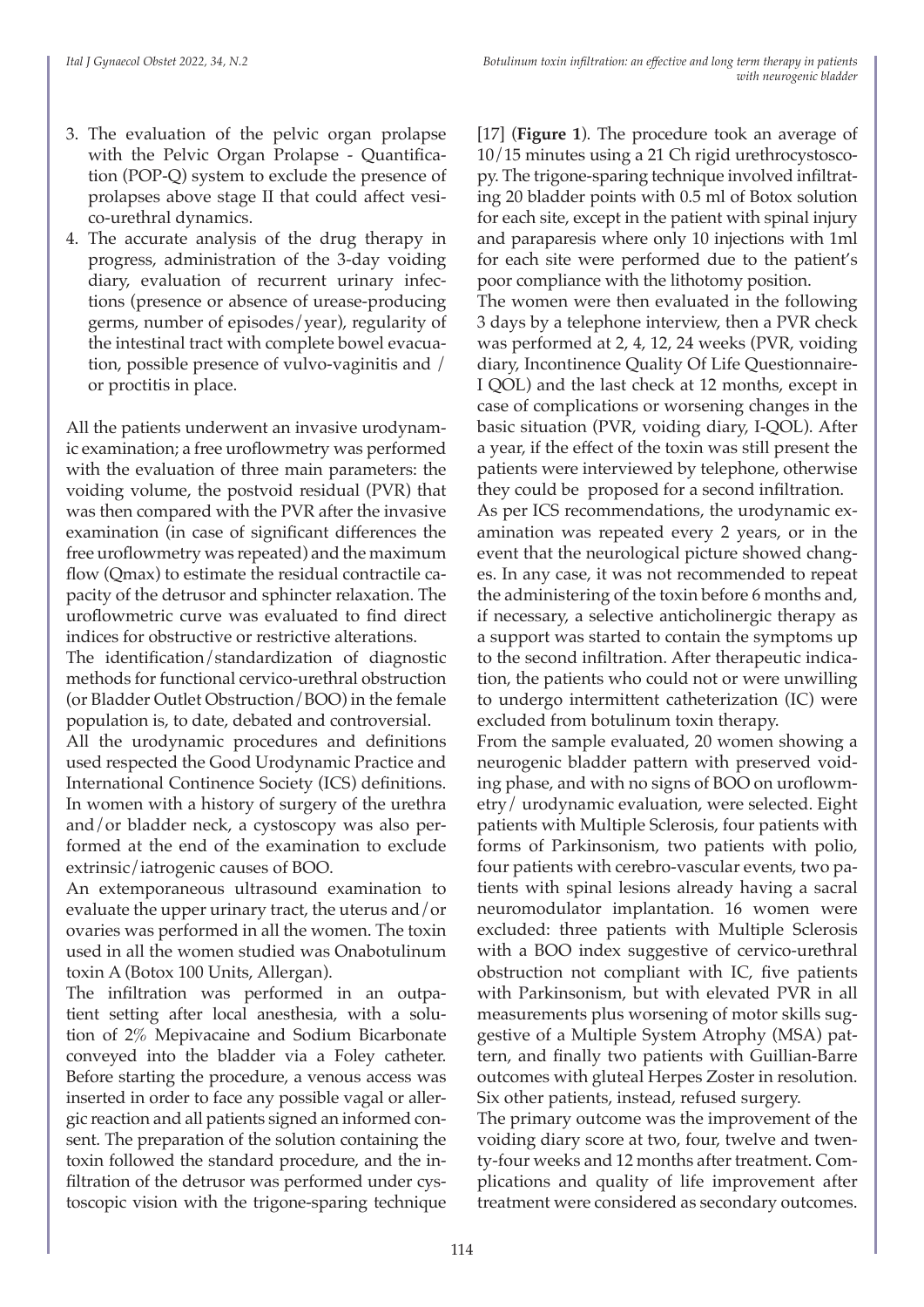Informed written consent was obtained from all participants before the enrolment in the study.

Permission for the publication was taken in accordance with the 1964 Helsinki Declaration and its later amendments or comparable ethical standards. Our Institutional Review Board approved the study (number  $05/2019$ ) on February  $11<sup>th</sup>$ , 2019 and there were no conflicts of interest with regards to this study. Data are reported as mean ± standard deviation or total count and relative percentages  $(\%)$  for categorical variables. The success of the therapy was measured as voiding diary score improvement of 50% in the first six months and 25% in 12 months after Botulinum toxin injection.

#### **RESULTS**

All the treated women were compliant with the treatment performed on an outpatient basis with local anesthesia. None of them showed signs of autonomic dysreflexia during the procedure. Pain during the procedure followed the Visual Analogic Scale (VAS). On average there was a VAS of 5, only in the three patients with paraparesis and lumbar pain there was a VAS of 7-8. The women were discharged after two successive micturitions where the presence/absence of hematuria and PVR were evaluated. The characteristics of the studied population are presented in **Table 1**.

Overall, the first benefits were evident within the first 2 days with the achievement of full improvements after 7-10 days.

In the event of initial worsening, a new urine culture was to be considered given the high incidence



#### **Table 1.** *Patients baseline demographic characteristics.*

|                                   | <b>Patients</b> |  |  |
|-----------------------------------|-----------------|--|--|
|                                   | $n = 20$        |  |  |
| Age (years)                       | $62 + 5.3$      |  |  |
| Vaginal Delivery                  | $2.6 \pm 1.4$   |  |  |
| BMI (Kq/m <sup>2</sup> )          | $30.5 \pm 4.5$  |  |  |
| Menopausal status                 | 100%            |  |  |
| Previous Surgery for SUI          | 10%             |  |  |
| Previous anti-muscarinic Therapy  | 100%            |  |  |
| Patients in treatment with AT/NOA | 40%             |  |  |

Mean ± Standard Deviation; BMI: Body Mass Index; SUI: Stress Urinary Incontinence; AT: Antiplatelet Therapy; NOA: New Oral Anticoagulants.

of lower urinary tract infections in these patients. In patients with Multiple Sclerosis, 6 out of 8 patients defined themselves as dry, only wearing the safety pantyliner. In two patients, on the other hand, there was a reduction of about half of the urgency episodes (both patients walked assisted by support, thus requiring longer times to reach the toilet). The PVR in these women always remained below 150 ml without the need for completion IC. In the four patients with Parkinsonism, we had satisfactory results only with two of them who reached full continence. The other two women, who had very reduced spontaneous walking and recurrent urinary infections, after a benefit in the first 6 weeks, returned to the I-QOL scores and to the use of pretreatment anti-incontinence devices. The PVRs in these women were contrasting, varying from 70 to 200 ml, a pattern comparable with that of the pseudo-dissynergy of the striated sphincter and compatible with the neurological pattern of these patients. We had excellent results with the patient presenting outcomes of Poliomyelitis achieving continence and a duration of treatment of nearly one year, as in the patterns of idiopathic Overactive Bladder. In patients with outcomes from cerebro-vascular events, bladder hyperactivity was under control. The micturition nocturnal frequency of about 2-3 episodes/ night remained, but the PVR was always below 100 ml. In the two patient with spinal injury and paraparesis of the lower limbs treated with Sacral Neuromodulation, the results were compromised by urinary infections alternating with bacterial vaginitis, although the PVR was always below 90 ml. The results from the analysis of the voiding diary and

questionnaire are shown in **Table 2**. On average, the duration of treatment was of 5.5 months, with a maximum of one year in the patient with polio outcomes. The complications of the treatment can be divided **Figure 1.** *Botulinum toxin infiltration under cystoscopic vision.* into immediate complications (within 24 hours) and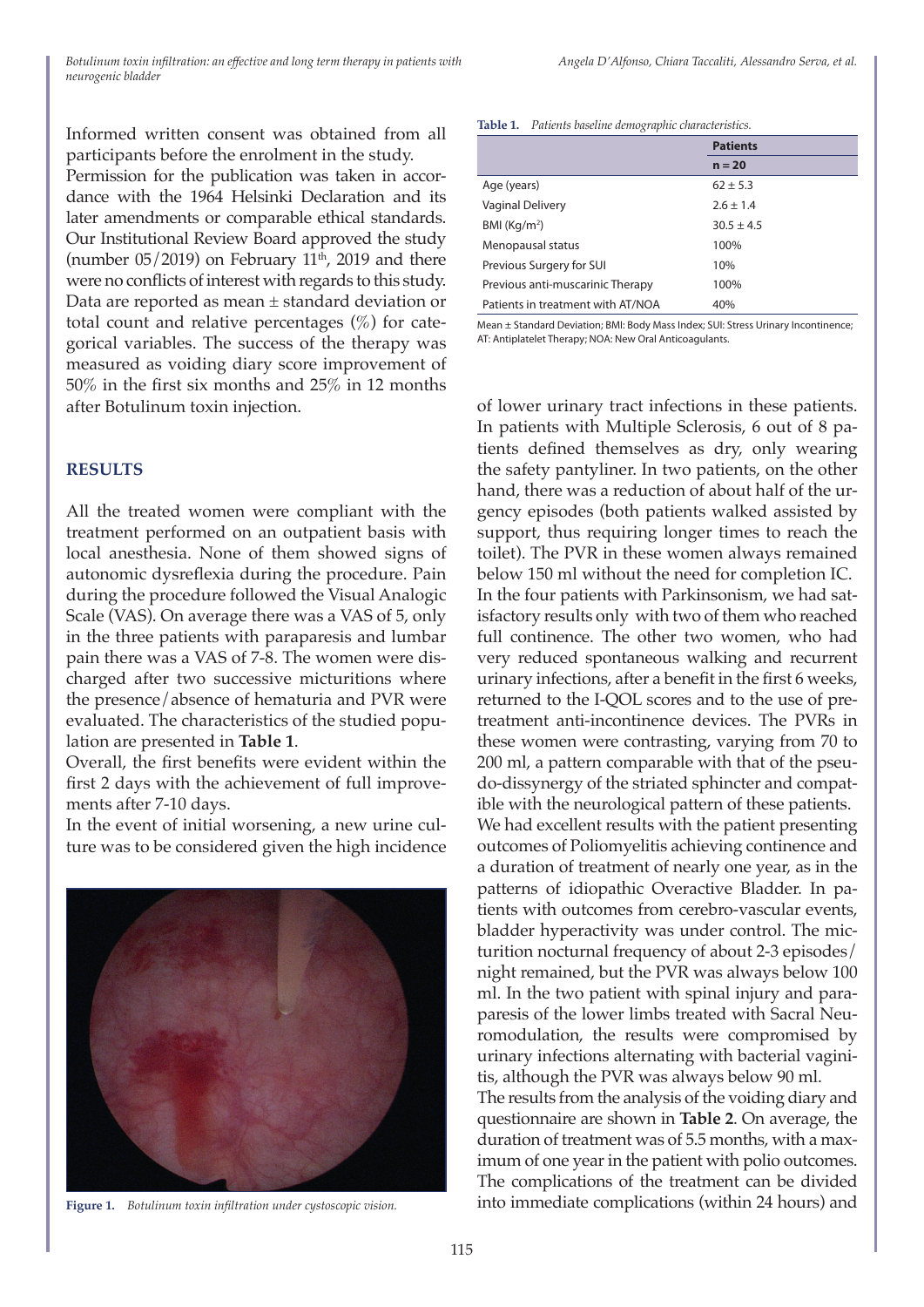late complications (within 15 days). Among the early complications, hematuria and urinary infections were the most common. As for hematuria, it was mild and no woman required the placement of a catheter. Urinary infections were the most common complications. Eight patients already had a history of recurrent urinary tract infections. A preventive therapy with D-mannose, based on cycles, was recommended in these patients. None of them had urease-producing germs. None of the patients experienced fever, muscle weakness or worsened constipation. The results regarding complications are presented in **Table 3**. No late complications described as inability to empty your bladder on your own, were observed.

#### **DISCUSSION**

Neurologic patients with voiding phase represent a group of women who may still benefit from low dose botulinum toxin treatment. Peyronett and colleagues have shown that Onabotulinum toxin A leads to a resolution of the detrusor hyperactivity with continent patients in 65% of cases [18].

Studies in the literature agree on the initial treatment with 100 units of onabotulinumtoxin A. In these patients, the preservation of the voiding phase without the need for IC significantly reduces the number of urinary infections. The definition of cervico-urethral obstruction based only on urodynamic definitions remains debated, considering that the issue is still not free from controversies, even for the female population with neurological integrity.

Surely, the electromyography of the perineal plane as an indicator of the external urethral sphincter and the video-urodynamics add important elements for patients suffering from supra-sacral sub-pontine lesions. Another usefulness of video urodynamics remains in the forms of Parkinsonism with/without Dementia with Lewy Bodies, so as to exclude

|                       | Patients number (percentage) |
|-----------------------|------------------------------|
| Hematuria             | 10 (50%)                     |
| First 36 hours UTIs * | 4(20%)                       |
| $IC**$                | 2(10%)                       |
| $Other***$            | 0                            |
|                       |                              |

IC: intermittent catheterization; UTI: Urinary Tract Infection. \*Mild hematuria, with no need of bladder washing, clot removal or medical therapy. \*\*Prophylactic antibiotic therapy was performed in all cases. \*\*\*No patient reported fever, muscle weakness or worsening of constipation.

forms of dyssynergy and to better select patients. The lack of these two diagnostic elements represents a future challenge for our group to further increase the accuracy of patient selection. Regarding the type of toxin used, we support the use of onabotulinumtoxina A over apobotulinumtoxina, especially in neurological women. The apobotulinumtoxina formulations provide about 500 Units and this can be disadvantageous, especially for neurological patients. The disadvantages are mainly of two types. The first concerns the average time elapsing from the second treatment which is shorter in neurological patients (in our experience 5.5 months compared to the idiopathic form of 7.7 months). This could expose neurological patients to a greater quantity of toxin in a shorter time, increasing the risk of autoantibody production and thus reducing the effects in the following infiltrations [19], but at present, repeated treatments do not seem to increase the risk of fibrosis and induration of the bladder wall [20, 21]. The second disadvantage is due to the fact that by increasing the doses to maintain the effect in subsequent infiltrations, we could risk losing the spontaneous voiding phase in patients with progressive neurological diseases. Studies regarding the "switch" from one type of toxin to another are promising, but further confirmatory studies are needed.

This treatment is also proposed to patients affected by interstitial cystitis or bladder pain syndrome and sev-

|                                     | <b>Pre-treatment</b> | <b>6 Months Post-tre-</b><br>atment |                  | <b>12 Months</b><br><b>Post-treatment</b> |                  |
|-------------------------------------|----------------------|-------------------------------------|------------------|-------------------------------------------|------------------|
|                                     |                      |                                     | <b>Variation</b> |                                           | <b>Variation</b> |
| Daytime Urinary Frequency           | $13.2 \pm 4.5$       | $6.1 \pm 1.9$                       | $-53.8%$         | $9.2 + 2.7$                               | $-30.3%$         |
| <b>Nocturnal Urinary Frequency</b>  | $3.9 \pm 2.3$        | $1.5 \pm 1.1$                       | $-61.6%$         | $2.8 \pm 1.3$                             | $-28.2%$         |
| Urgency Episodes (in 24 hours)      | $8.1 \pm 1.7$        | $3.5 \pm 1.1$                       | $-56.8%$         | $5.9 \pm 1.7$                             | $-27.2%$         |
| Incontinence Episodes (in 24 hours) | $4.2 \pm 0.9$        | $1.3 \pm 0.7$                       | $-69.1%$         | $3.2 \pm 1.0$                             | $-23.8%$         |
| Postvoid Residual (ml)              | $65 \pm 13$          | $95 \pm 15$                         | $+40%$           | $73 + 9$                                  | $+11.0%$         |
| I-OOL score*                        | $52(41-61)$          | 69 (61-80)                          | $+17%$           | $61(48-69)$                               | $+17.3%$         |

Mean ± Standard Deviation; I-QOL: Incontinence Quality of Life score; \*Results presented as Median (Range).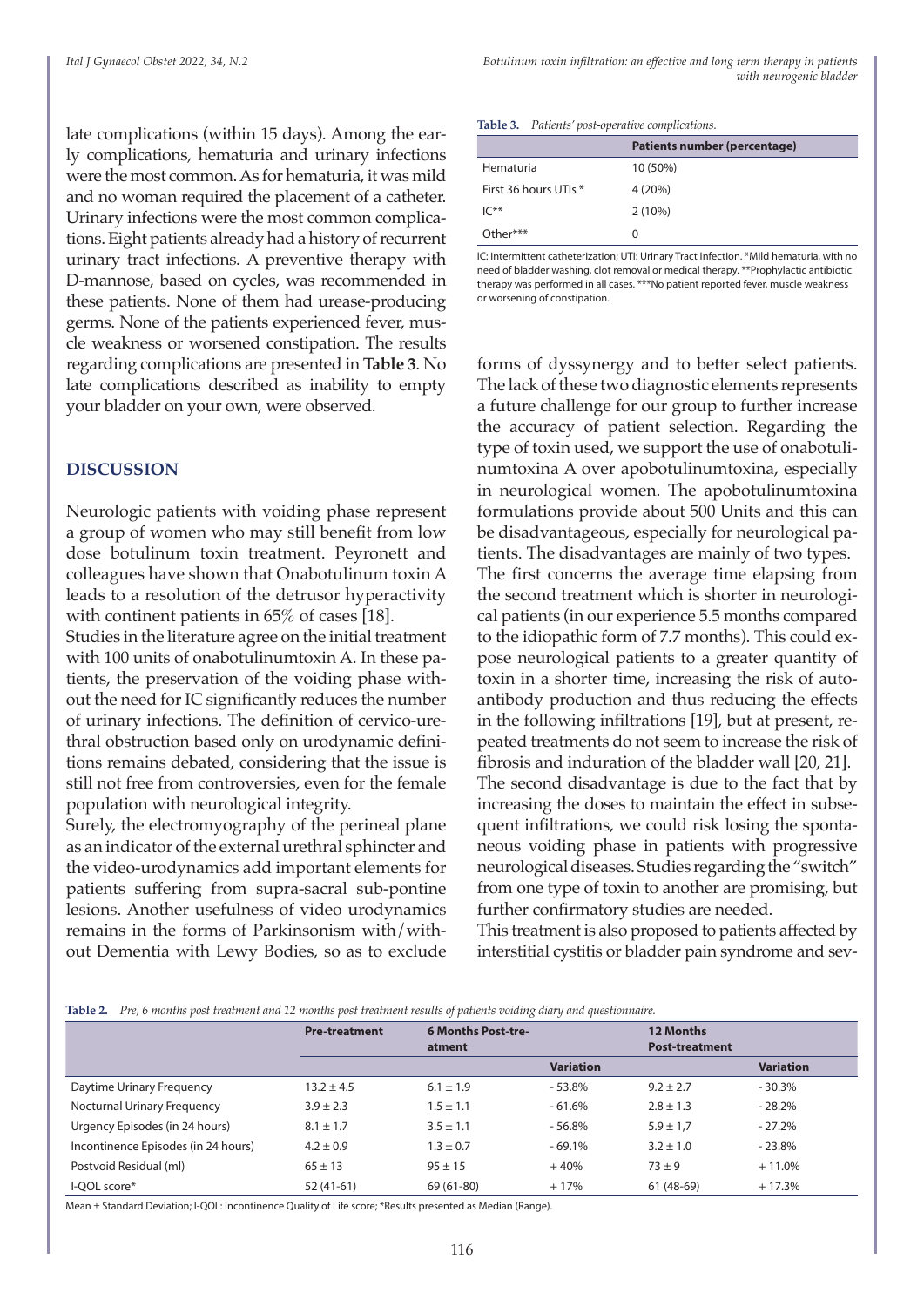eral trials demonstrated a significant improvement of symptoms, pain, frequency of urination, and maximum bladder capacity but nocturia, dysuria, and maximal urinary flow rate remained unchanged [22]. Kuo HC and collegues demonstrated, in a randomized controlled trial, that intravesical injections of 100 U OnabotulinumtoxinA effectively reduced pain symptoms in patients affected, with an acceptable rate of adverse events (dysuria, hematuria, urinary tract infections) [23].

These preliminary data open to further studies experiences; as the pathology is characterized by an overlapping of symptoms and multiple etiologies, this treatment could be proposed to selected patients and could undoubtedly vary for either case [24].

# **CONCLUSIONS**

Botulinum toxin remains an effective and safe therapeutic long term alternative in patients with neurogenic bladder, and even more so in the subgroup with the preserved voiding phase. Our data agree with the literature data on the significant improvement in the quality of life in these patients, as it reduces the side effects (dry mouth and constipation in particular) deriving from the use of next-generation anticholinergic drugs. In patients with Parkinsonism the results seem promising, but certainly the choice of the patient must be even more elaborate and assisted by electromyography and videourodynamics.

We assert that the collaboration with neurologists is a fundamental element for the management of these patients when the urodynamic results are discordant. Patients suffering from neurogenic bladder always remain a challenge for the urogynecologist in an attempt to find new strategies to improve their quality of life, promoting innovative, minimally invasive interventions, always respecting efficacy and safety.

Further data are needed to confirm the findings in other neurological conditions that involve the lower urinary tract as well.

# **COMPLIANCE WITH ETHICAL STANDARDS**

# *Authors contribution*

A.D'A.: Study design, clinical participation, supervision of study. C.T.: collection of data, writing the manuscript. A.S.: Clinical participation, collection of data, writing the manuscript. V.G.: Clinical participation, collection of data. M.B.: Clinical participation, collection of data. S.T.: Clinical participation, collection of data. M.G.: Study design, clinical participation, supervision of study.

## *Funding*

None.

# *Study registration*

 $N/A$ .

# *Disclosure of interests*

The authors declare that they have no conflict of interests.

# *Ethical approval*

The Institutional Review Board approved the study (number  $05/2019$ ) on February  $11<sup>th</sup>$ , 2019.

### *Informed consent*

An informed written consent was obtained from all women before the enrolment in the study.

#### *Data sharing*

Data are available under reasonable request to the corresponding author.

# **ACKNOWLEDGEMENTS**

The authors are very grateful to Maria Silvia Marottoli for the contribution to the translation of the manuscript.

#### **REFERENCES**

- 1. Ginsberg D, c, J, & Karsenty G. (Eds.) Textbook of the Neurogenic Bladder (3rd ed.). CRC Press. 2015. doi: 10.1201/b18585.
- 2. D'Alfonso A, Iovenitti P, Carta G. Urinary disorders during pregnancy and postpartum: our experience. Clin Exp Obstet Gynecol. 2006;33(1):23-5.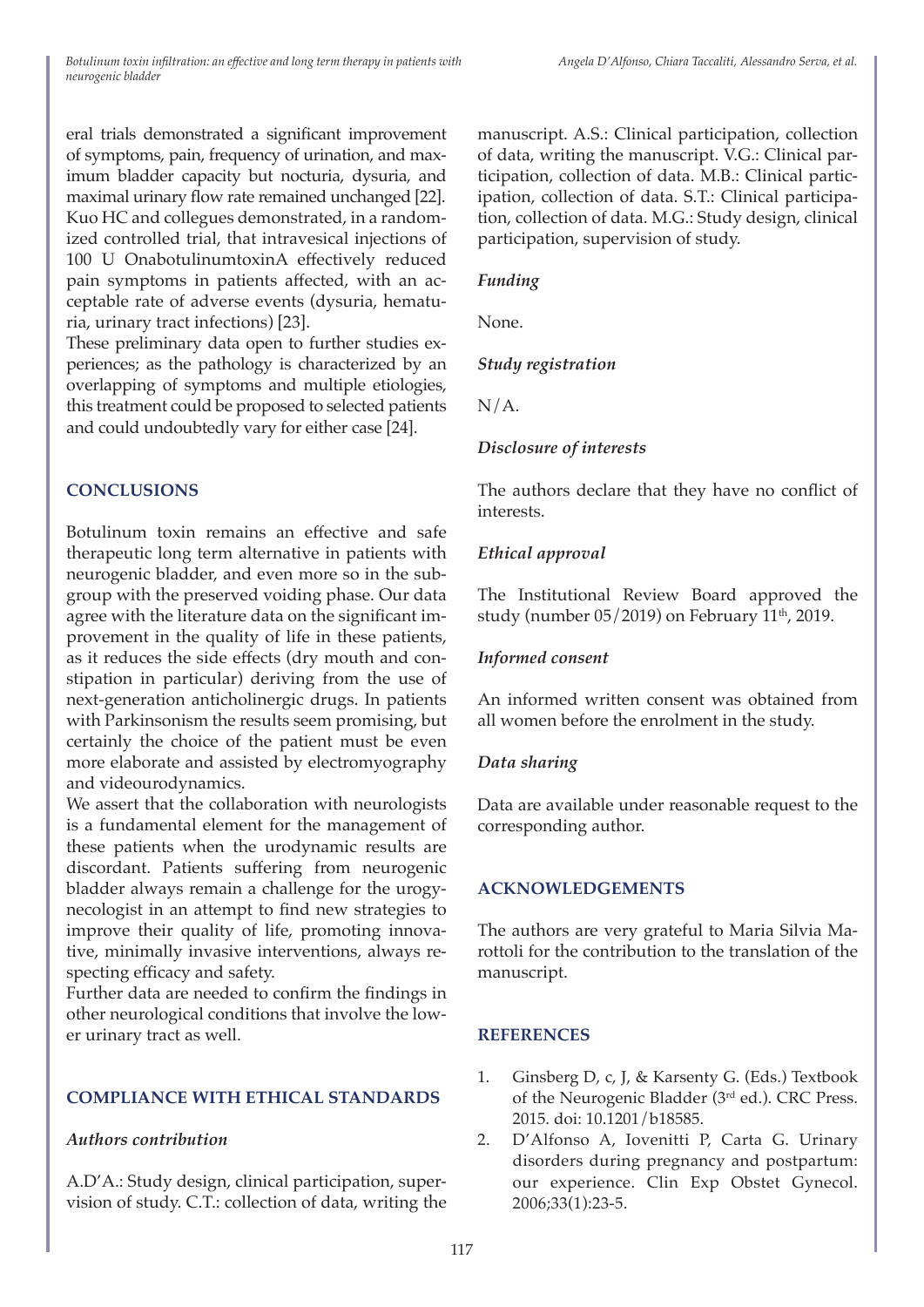- 3. Milsom I, Gyhagen M. The prevalence of urinary incontinence. Climateric. 2019;22(3):217- 22. doi: 10.1080/13697137.2018.1543263.
- 4. Abrams P, Cardozo L, Fall M, Griffiths D, Rosier P, Ulmsten U, et al. The standardisation of terminology of lower urinary tract function: report from the Standardisation Sub-committee of the International Continence Society. Neurourol Urodyn. 2002;21:167-78. doi: 10.1002/nau.10052.
- 5. Dağdeviren H, Cengiz H, Helvacıoğlu Ç, Heydarova U, Kaya C, Ekin M. A comparison of normal and high post-void residual urine and urodynamic parameters in women with overactive bladder. Turk J Obstet Gynecol. 2017;14(4):210- 3. doi: 10.4274/tjod.84666.
- 6. Yildiz Ş, Cengiz H, Kural A, Kaya C, Alay İ, Ekin M. Association between overactive bladder and serum nerve growth factor concentrations in women with high-grade uterine prolapse. Int Urogynecol J. 2021;32(2):345-51.doi: 10.1007/ s00192-020-04336-y.
- 7. Marinkovic SP, Badlani G. Voiding and sexual dysfunction after cerebrovascular accidents. J Urol. 2001;165(2):359-70. doi:10.1097/00005392- 200102000-00003.
- 8. D'Agostino G, Bolognesi ML, Lucchelli A, Vicini D, Balestra B, Spelta V, et al. Prejunctional muscarinic inhibitory control of acetylcholine release in the human isolated detrusor: involvement of the M4 receptor subtype. Br J Pharmacol. 2000;129(3):493-500. doi:10.1038/sj.bjp.0703080.
- 9. De Laet K, De Wachter S, Wyndaele JJ. Systemic oxybutynin decreases afferent activity of the pelvic nerve of the rat: new insights into the working mechanism of antimuscarinics. Neurourol Urodyn. 2006;25(2):156-61. doi:10.1002/nau.20208.
- 10. Griffiths DJ, McCracken PN, Harrison GM, Gormley EA, Moore K, Hooper R, et al. Cerebral aetiology of urinary urge incontinence in elderly people. Age Ageing. 1994;23(3):246-50. doi:10.1093/ageing/23.3.246.
- 11. Kanai A, Andersson KE. Bladder afferent signaling: recent findings. J Urol. 2010;183(4):1288- 95. doi:10.1016/j.juro.2009.12.060.
- 12. Tabacco S, Giannini A, Garufi C, Botta A, Salvi S, Del Sordo G, et al. Complementemia in pregnancies with antiphospholipid syndrome. Lupus. 2019;28(13):1503-9. doi: 10.1177/0961203319882507.
- 13. Holstege G, Griffiths D, de Wall H, Dalm E. Anatomical and physiological observations on supraspinal control of bladder and urethral

sphincter muscles in the cat. J Comp Neurol. 1986;250(4):449-61. doi:10.1002/cne.902500404.

- 14. Dykstra DD, Sidi AA, Scott AB, Pagel JM, Goldish GD. Effects of botulinum A toxin on detrusor-sphincter dyssynergia in spinal cord injury patients. J Urol. 1988;139(5):919-22. doi:10.1016/ s0022-5347(17)42717-0.
- 15. Harper M, Fowler CJ, Dasgupta P. Botulinum toxin and its applications in the lower urinary tract. BJU Int. 2004;93(6):702-6. doi:10.1111/ j.1464-410X.2003.04714.x.
- 16. Maignel-Ludop J, Huchet M, Krupp J. Botulinum Neurotoxins Serotypes A and B induce paralysis of mouse striated and smooth muscles with different potencies. Pharmacol Res Perspect. 2017;5(1):e00289. doi:10.1002/prp2.289.
- 17. van Breda HM, Heesakkers JP. Botulinum Toxin A in Clinical Practice, the Technical Aspects and What Urologists Want to Know about It. Urol Int. 2015;95(4):411-6. doi:10.1159/000381881.
- 18. Peyronnet B, Roumiguié M, Castel-Lacanal E, Guillotreau J, Malavaud B, Marque P, et al. Preliminary results of botulinum toxin A switch after first detrusor injection failure as a treatment of neurogenic detrusor overactivity. Neurourol Urodyn. 2016;35(2):267-70. doi:10.1002/ nau.22712p.
- 19. Dressler D, Bigalke H, Benecke R. Botulinum toxin type B in antibody-induced botulinum toxin type A therapy failure. J Neurol. 2003;250(8):967- 9. doi:10.1007/s00415-003-1129-6.
- 20. Pascali MP, Mosiello G, Boldrini R, Salsano ML, Castelli E, De Gennaro M. Effects of botulinum toxin type a in the bladder wall of children with neurogenic bladder dysfunction: a comparison of histological features before and after injections. J Urol. 2011;185(6):2552-7. doi:10.1016/j. juro.2011.01.019.
- 21. Apostolidis A, Jacques TS, Freeman A, Kalsi V, Popat R, Gonzales G, et al. Histological changes in the urothelium and suburothelium of human overactive bladder following intradetrusor injections of botulinum neurotoxin type A for the treatment of neurogenic or idiopathic detrusor overactivity. Eur Urol. 2008;53(6):1245-53. doi:10.1016/j.eururo.2008.02.037.
- 22. Garzon S, Laganà AS, Casarin J, Raffaelli R, Cromi A, Sturla D, et al. An update on treatment options for interstitial cystitis. Prz Menopauzalny. 2020;19(1):35-43. doi: 10.5114/pm.2020.95334.
- 23. Kuo HC, Jiang YH, Tsai YC, Kuo YC. Intravesical botulinum toxin-A injections reduce bladder pain